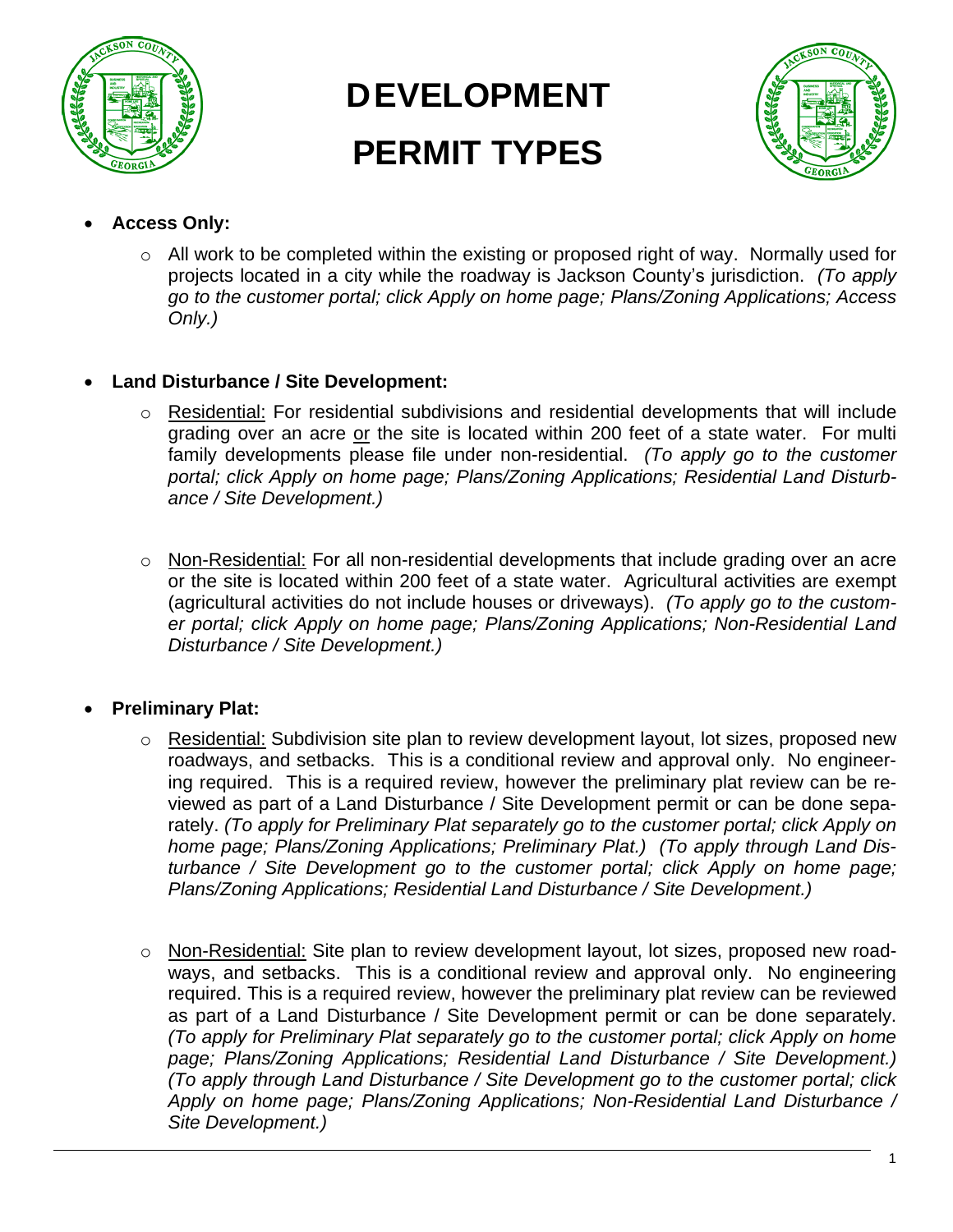#### • **Site Development:**

- o Residential: For minor land disturbance under an acre in size and the site is not located within 200 feet of a state water. *(To apply go to the customer portal; click Apply on home page; Plans/Zoning Applications; Residential Site Development.)*
- o Non-Residential: For minor land disturbance under an acre in size and the site is not located within 200 feet of a state water. Also, includes changes to a commercial or industrial zoned property such as adding on to parking lots, buildings or adding additional structures that effect less than one acre. *(To apply go to the customer portal; click Apply on home page; Plans/Zoning Applications; Non-Residential Site Development.)*

#### • **Tertiary Plan:**

- o Residential: Individual residential lot that is located within a common development (subdivision) that doesn't have an active Primary NOI. *(To apply go to the customer portal; click Apply on home page; Plans/Zoning Applications; Residential Tertiary Plan.)*
- o Non-Residential: Individual commercial or industrial lot that is located within a common development that doesn't have an active Primary NOI. *(To apply go to the customer portal; click Apply on home page; Plans/Zoning Applications; Non-Residential Tertiary Plan.)*